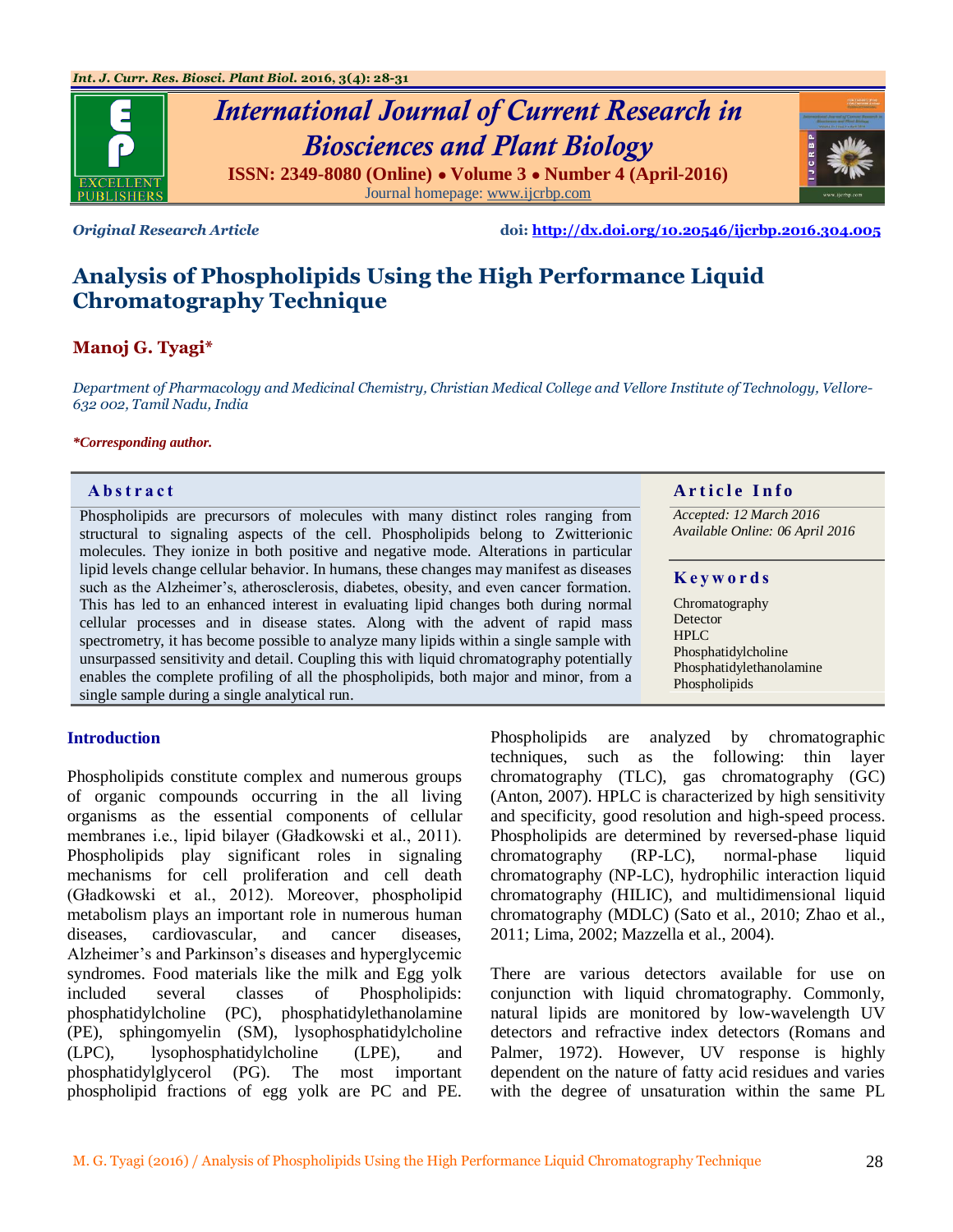classes. Therefore, UV detection is not well adapted to the quantitative analysis of lipids with varying composition.

From this reason, very popular are aerosol detectors, such as such as evaporative light-scattering detectors (ELDS), and charged aerosol detectors (CAD, Corona). This study was carried out to determine the content of phosphatidylcholine and phosphatidylthanolamine in the egg yolk, goat milk and blood cells using the HPLC method and evaporative light scattering detector.

# **Materials and methods**

# **Reagents**

Standard compounds of L-α-phosphatidylcholine (PC), L-α-phosphatidylethanolamine (PE), L-α-glycerophosphocholine (GPC) were purchased from Avanti Polar Lipid Co., USA and Sigma chemical co. The methanol for HPLC was obtained from Sigma-Aldrich (India).Water was purified using Milli-Q RG apparatus (Millipore USA) in our laboratory.

## **Preparation of erythrocytes and extraction of lipids**

The technique used was based on described methods (Clemens and Waller, 1987). Goat blood was drawn into tubes containing 2Na EDTA. The blood was cooled in an ice bath and was kept in a refrigerator, and it was processed within a duration of 48 hrs. Plasma and buffy coat were removed after centrifugation at 1,000 *g* for 6 minutes at 4°C, and the erythrocytes were washed three times in cold isotonic saline and run again at 1,000 *g* for 6 minutes at 4°C. A small portion of the top layer was removed at each washing. Extraction of lipids from erythrocytes was essentially performed according to the method reported by Mawatari et al. (2009) and Mawatari and Murakami (1998).

## **Solid phase extraction (SPE) of phospholipids**

This procedure basically involves a polar analyte, a midto non-polar sample solvent and a polar stationary phase. Retention of phospholipids, under normal phase conditions, is primarily due to the interactions between polar functional groups of phospholipid and polar groups on the sorbent surface. Non polar compounds are eluted in the early step of the procedure, whereas phospholipids interact with the polar groups on the sorbent surface. The disruption of this binding mechanism, *i.e.*, the elution of phospholipids, is obtained by applying a solvent that is

more polar than that in which sample is dissolved. Normal phase SPE with silica sorbent provided the most accurate results, except for Caboni et al. (1996) who had shown the high yield by using the C8 SPE .

# **Extraction of phospholipids from egg yolk**

In this procedure, the off-line system of two dimensional liquid chromatography is applied. In first column, the preliminary separation of analyzed mixture at individual fraction was performed. The fractions were collected to eppendorf tubes and then the solvent was evaporated and again it was injected into second column. RP-HPLC method has been applied for the analysis of lipids in the first dimension using C18 column and methanol as a mobile phase (Caboni et al., 1996).

## **HPLC analysis of phospholipids**

The HPLC analysis of phospholipids was performed using a Waters System (Alliance HPLC System 2695 separation module) coupled to a evaporative light scattering detector, data acquisitions and analysis were performed with a computer using the software version (Waters, India). Light scattering detectors detect phospholipids more accurately (Uran et al., 2001). Separation was carried out on an Extrasil silica (150  $\times$ 4.0 mm I.D., 3 μm particle size) with a pre-column  $(2\times4.0 \text{ mm})$  from Phenomenex (USA). Phospholipids were separated by chromatography with isocratic elution with isopropanol-hexane-water (53:38:9, v/v/v). The flow rate of the eluent was 1 ml/min and the column temperature was 35°C. The volume of sample injected was 20 μl. The standard curves were developed from phospholipid concentrations of 0, 200, 400, 600, and 1000 μM prepared in human plasma divided into 1 mL aliquots and stored frozen at  $-70^{\circ}$ C for less than 2 days. The linearity was determined by linear regression of phospholipid concentration on the basis of peak area ratios of phospholipids to the internal standard. The temperature of the detector was 80°C and the gas flow was 10 ml/min. Compounds were identified by comparing the retention times of the sample peaks with those of the phospholipid standards.

## **Statistical analysis**

All experiments were carried out five times and each experiments was analysed two times. Experimental data were treated by analysis of variance (ANOVA) using the statistical software SAS (SAS Institute Inc, Cary, NC, USA).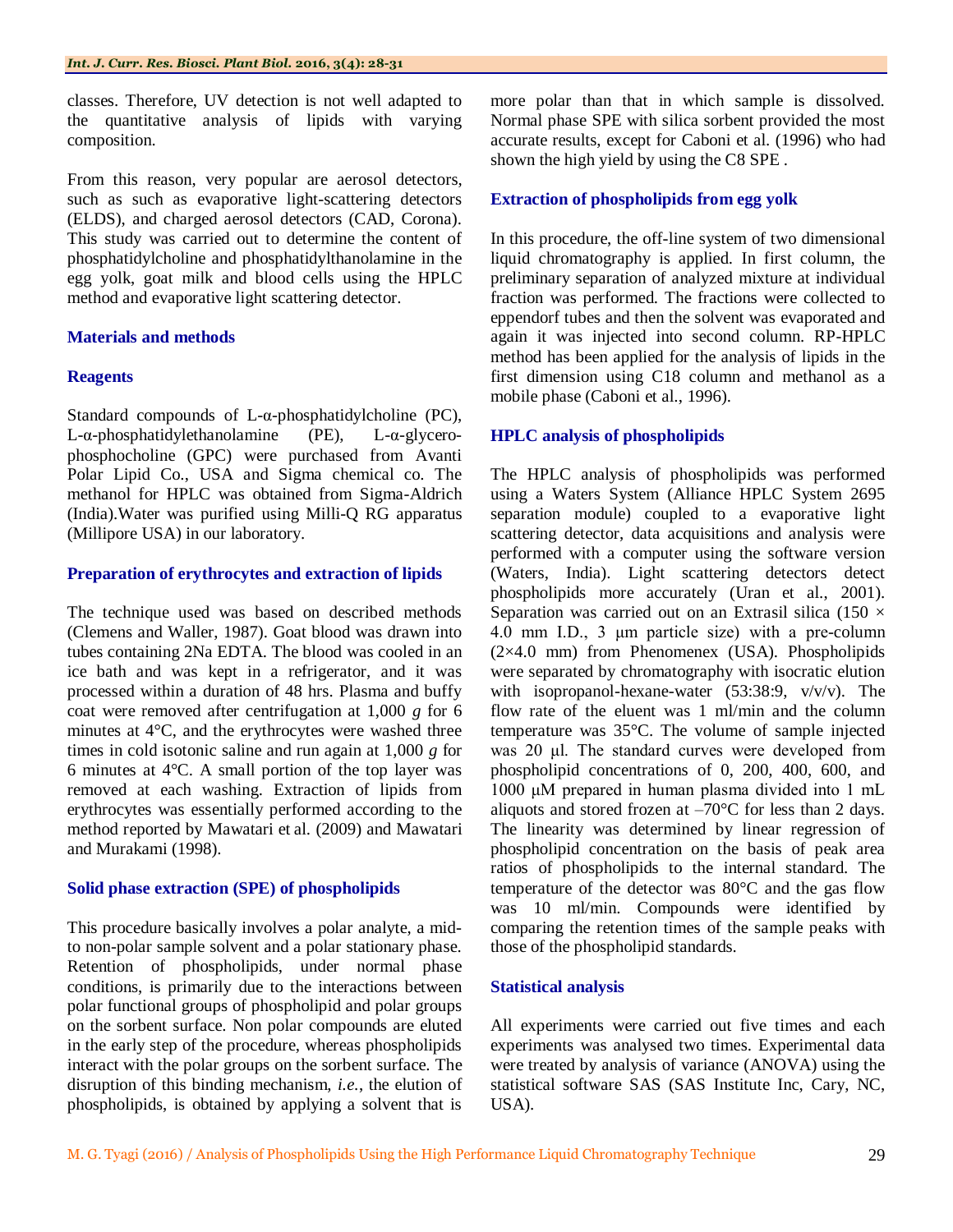#### **Results and discussion**

The phospholipids, phosphatidylcholine (PC) and phosphatidylethanolamine (PE) are important class of lipids. PC is a ley substrate for both the phospholipase D and C enzymes i.e., PC-PLC and PC-PLD. The breakdown of the membrane phospholipids by the phospholipases A2, B, C and D generates second messengers which bring about various biological changes mediated by hormones, drugs and toxins (Wagner et al., 1994). Thus it is imperative to study the content of phospholipids in the food as well as in the body fluids. The phospholipids are broadly classified into Glycerophospholipids and sphingolipids which are the two main groups belonging to the class of phospholipids. Glycerophospholipids are formed by glycerol, phosphoric acid, fatty acids and a hydroxy compound (e.g. choline, ethanolamine, serine, inositol). The structure of the most important phospholipids of milk fat: phosphatidylcholine (PC), phosphatidylethanolamine (PE), phosphatidylinositol (PI) and phosphatidylserine (PS). The two fatty acids, mainly represented by unsaturated FAs, are esterified at the *sn-1* and *sn-2*  positions of the glycerol backbone. Phosphatidylcholine

is a component of lecithin. Lecithin has been isolated from egg yolk, due to the chemical composition, is more valuable than the lecithin of plant origin, since the composition contains up to 80% choline (Fiume, 2001). It is known that choline is a main source of a precursor of the neurotransmitter, acetylcholine (Zeisel, 2000). Choline plays a role in liver function, prevention of cancer, and ensures the proper functioning of brain and development of memory i.e., maintenance of learning memory performance. Pro-health properties of phospholipids are determined by the presence of omega-3 and omega-6 fatty acids. Fatty acids above 20 carbon atoms is not found in the phospholipids isolated from plants materials. Therefore, phospholipids isolated from the egg yolk may be more useful in biomedical formulations. In this technique ordinary HPLC equipment with a evaporating light scattering detector was used. The results of this study are shown in Table 1. This study was conducted using an isocratic flow comprising of isopropanol-hexane and water which is efficient mobile phase for the separation of lipids. The results were reliable and the peak elution time for the PE and PC were on an average between 3.7 to 4.3 minutes and 5.6 to 6.8 minutes respectively.

**Table 1.** Content of two main phospholipids in goat milk, blood cells and egg yolk. Values are expressed as percentage of total phospholipids.

| <b>Sample</b>    | $\%$ of PE      | $%$ of PC       |  |
|------------------|-----------------|-----------------|--|
| <b>Goat Milk</b> | $31.5 \pm 1.23$ | $28.6 \pm 1.02$ |  |
| Goat blood cells | $24.3 \pm 0.89$ | $48.6 \pm 0.98$ |  |
| Egg yolk         | $23.7 \pm 0.95$ | $32.9 \pm 1.07$ |  |

In the human erythrocyte membrane, PS contains a higher amount of PUFA than PE, and PC contains a much lower amount of PUFA than PS and PE. It is known that phospholipids containing a high amount of PUFA are prone to oxidative stress. Actually, in previous reports it has been shown that relative composition of SM and PC increased in contrast to PS, PE, when human erythrocytes were incubated with *tert* -butyl hydroperoxide (tBHP). Therefore, the ratio of each glycerophospholipid to SM is a good indicator of the degree of peroxidative change of each glycerophospholipid. Apart from this, the pharmaceutical industry has implemented the use of synthetic phospholipids as drug carrier systems (Uran et al., 2001; Seri et al., 2010). This further necessitates analytical methods that have the ability to discriminate between endogenous and exogenous phospholipids in the biological system so pharmacokinetic and toxicokinetic data can be obtained. Phospholipids constitute 60% of the lipid mass of a eukaryotic cell membrane (Han and Gross, 2004), therefore, minute changes in phospholipids can

lead to changes in the membrane that have major consequences on cell function and viability. The cell membrane has an asymmetrical distribution of phospholipids. Thus it can be concluded from this study that it is a specific and novel attempt to determine the two key phospholipids i.e., PC and PE from the goat milk, blood cells and egg yolk. The technique described is relatively cost effective and highly specific and can be utilised by both biomedical and food industry based laboratories.

#### **Conflict of interest statement**

Authors declare that they have no conflict of interest.

#### **References**

Anton, M., 2007. Composition and structure of hen egg yolk. In: Bioactive Egg Compounds (Eds.: Huopalathi, R., Lopez-Fandino, R., Anton, R., Schade, R.). Springer Verlag Berlin, Heidelberg. pp.1-6.